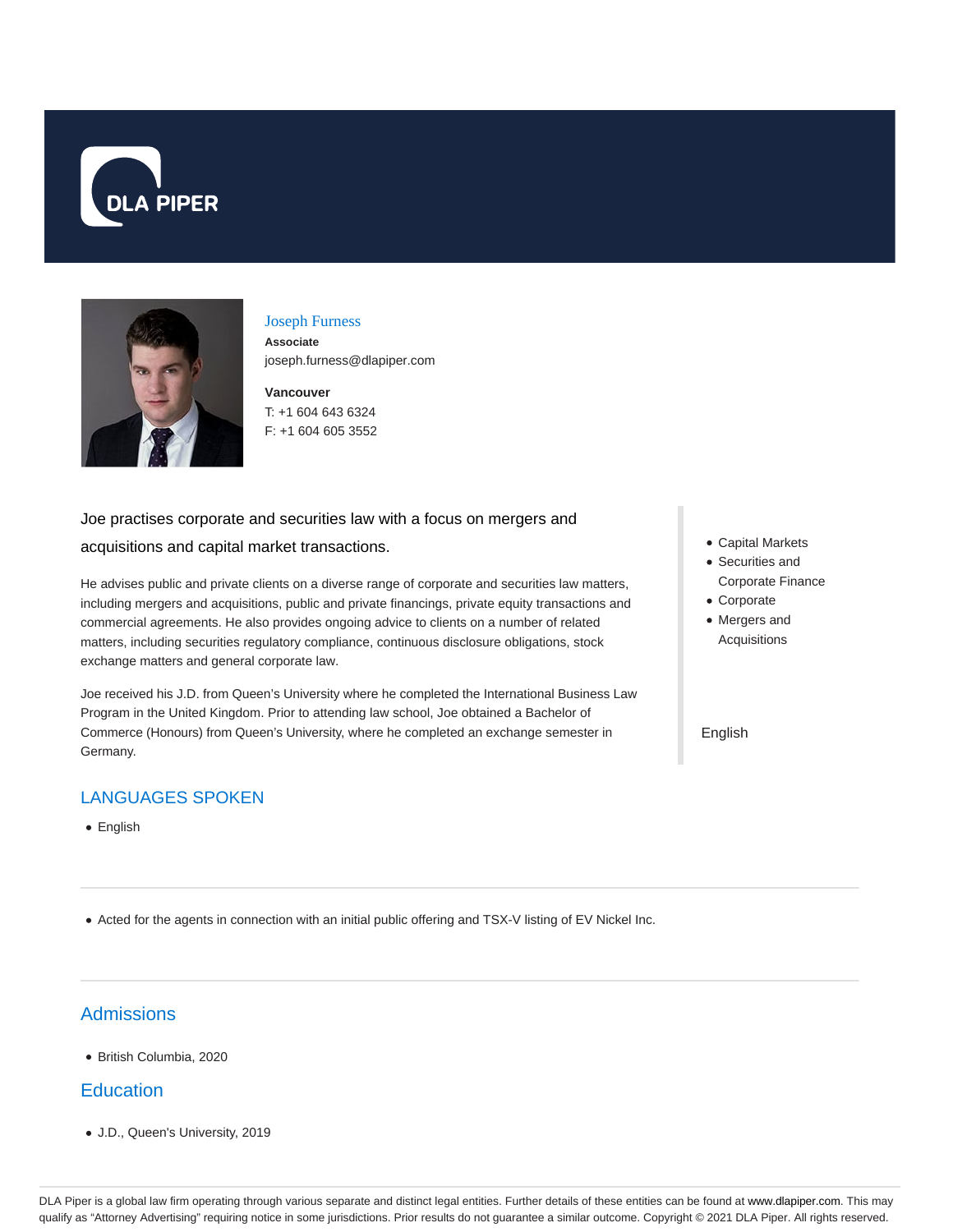B.Comm. (Hon.), Queen's University, 2015

## **Memberships**

Member, Law Society of British Columbia

## **NEWS**

**DLA Piper Canada advised Metalla Royalty & Streaming on USD\$50 million at-the-market equity program**

31 May 2022

On May 27, 2022, Metalla Royalty & Streaming Ltd. entered into a new equity distribution agreement with a syndicate of agents, which included BMO Nesbitt Burns Inc., PI Financial Corp, and Scotiabank, as the Canadian agents, and BMO Capital Markets Corp. and Scotiabank, as the United States agents.

**DLA Piper advises Société BIC SA on its acquisition of inkbox ink incorporated, making BIC a leader in the "do-ityourself" skin creative industry** 

March 15, 2022

On February 1, 2022, Société Bic SA, a world leader in stationery, lighters and shavers, announced the completion of its acquisition of inkbox ink incorporated, a top of the market brand of high quality semi-permanent tatoos.

**DLA Piper Canada advised FansUnite Entertainment on its US\$58 million acquisition of American Affiliate**

#### 25 November 2021

On November 22, 2021, FansUnite Entertainment Inc. announced that it will acquire the businesses and brands of American Affiliate LLC for US\$58 million.

**DLA Piper Canada advising emerging growth companies across multiple sectors in continued business expansion**

#### 3 August 2021

DLA Piper Canada's Startups, Emerging Companies and Technology group has advised a number of up-and-coming companies on transactions intended to assist with their continued growth.

**DLA Piper Canada advised FansUnite Entertainment in \$25 million public offering**

21 July 2021

On July 15, 2021, FansUnite Entertainment Inc., a technology company providing leading online gaming solutions, announced the closing of its public offering for gross proceeds of approximately \$25 million. DLA Piper Canada advised FansUnite on this transaction.

**DLA Piper Canada advised Surge Copper in \$14 million private placement**

## 10 June 2021

On June 9, 2021, Surge Copper Corp. (TSXV: SURG) announced that they had closed a bought deal private placement for total gross proceeds of \$14 million. DLA Piper Canada advised Surge Copper on this transaction.

DLA Piper is a global law firm operating through various separate and distinct legal entities. Further details of these entities can be found at www.dlapiper.com. This may qualify as "Attorney Advertising" requiring notice in some jurisdictions. Prior results do not guarantee a similar outcome. Copyright @ 2021 DLA Piper. All rights reserved.